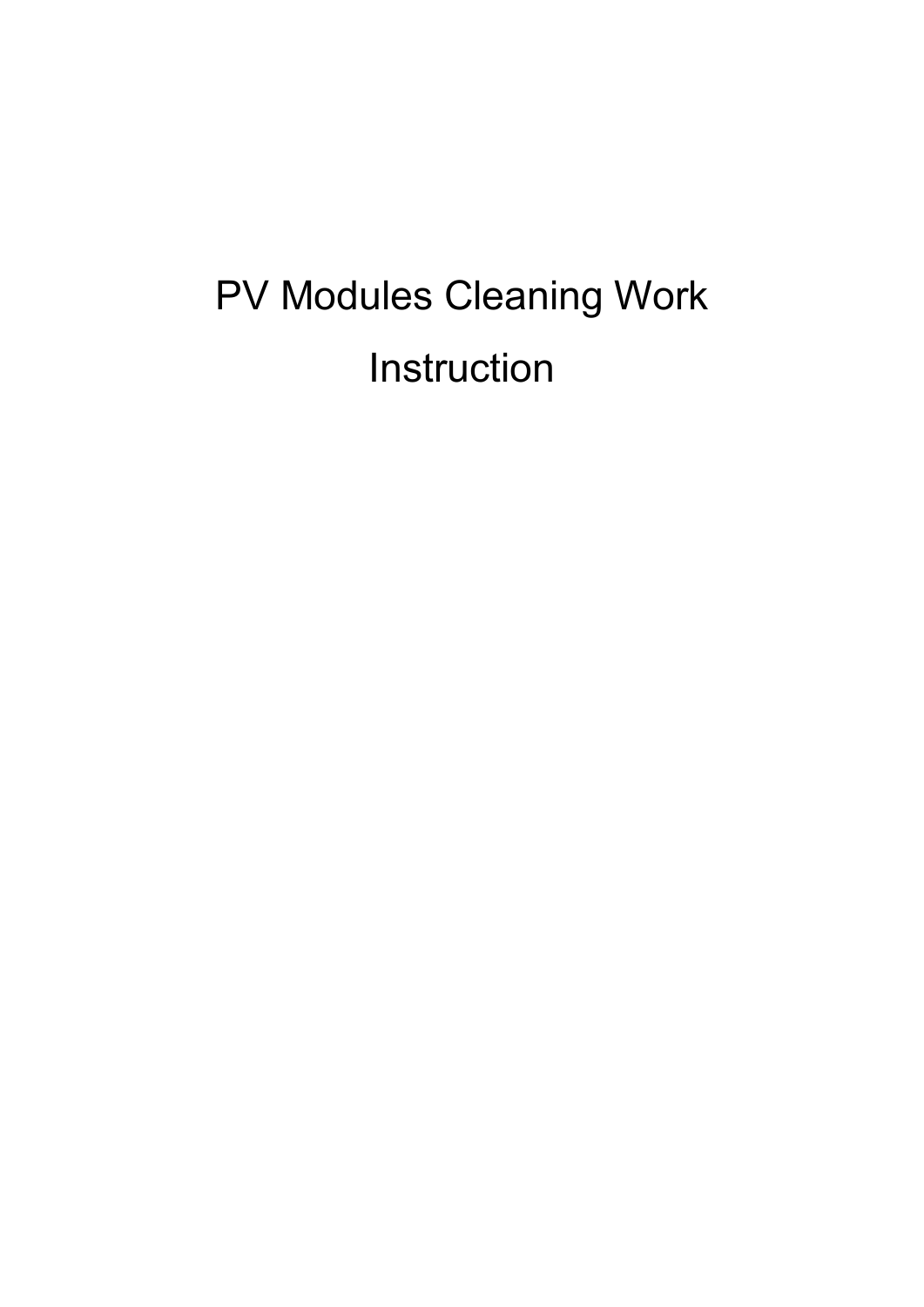## Abstract:

This manual is a detailed description of cleaning method for all LONGi PV panels product. This manual could be regarded as supplementary services of Installation Manual for LONGI PV Solar Modules.

Dirt and dust accumulate on the glass surface of modules as time passes, which result in reducing the output power. In order to have the maximum output power, LONGi recommends a periodic cleaning of modules, especially in the areas with a low amount of precipitation.

The clearing work must be done before cutting off the power of the module and wait until the module cooling down. The entire operation steps must be done under requisite electrical protection measures. Make sure reconnect the modules after they dry out.

# 1. Detailed Description

1.1 Do not touch modules with bare hands. Wearing cleaning gloves during cleaning to avoid fingerprints and other grime left on the glass.

1.2 Do not use knives, blades, steel wool and other abrasive materials to clean the glass.



1.3 Various types of soft foams, non-woven fabrics, brooms, soft sponges and soft brushes are permitted.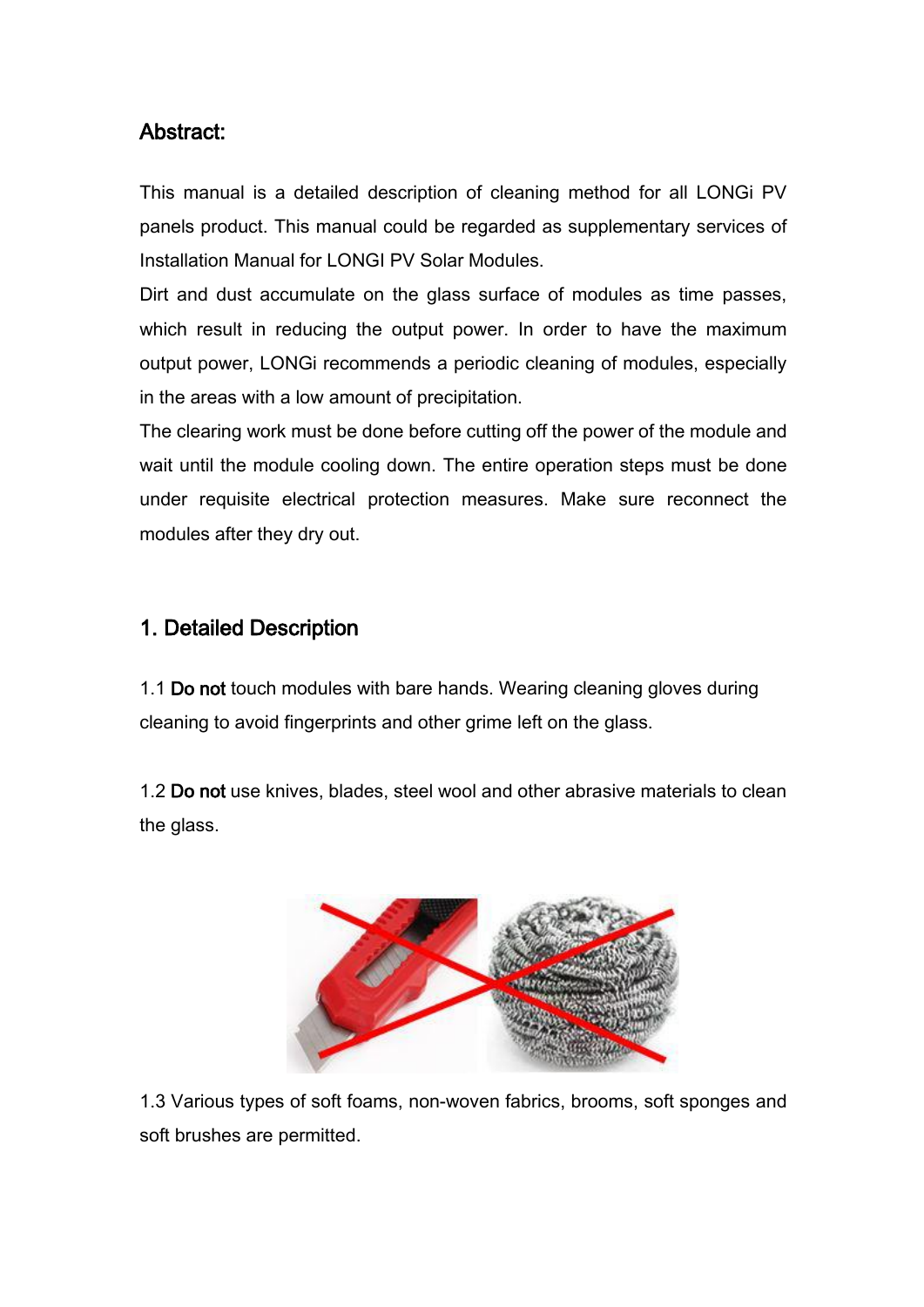

As shown in figure above, the blue face of a sponge can only be used to clean the aluminum frame of the modules. It cannot use to clean the glass side as it will scratch up the glass which resulted in reducing the output power.

1.4 The nylon brushes which have the wire diameters from 0.06-0.1 mm are recommended to use.

1.5 Glass cleaner, alcohol and methyl alcohol are only allowed to use in case of the water cannot clean properly.

1.6 Do not use abrasives, abrasive cleaners, scrubbers, polishers, sodium hydroxide, benzene, nitrite diluents, acids or alkalis products.

1.7 During cleaning, the hydraulic pressure must below 3000 Pa to avoid the micro-crack of the front side of a module. For bifacial modules, the hydraulic pressure must below 1500 Pa to clean the back side of the modules. It is not recommend cleaning the back side of conventional modules.

Water with a high mineral is not recommended as the dried minerals will be deposited on glass. Normally, municipal water meets the two requirements. If low mineral water is not available in some regions, it is suggested that to add the sodium chloride ≤2‰ in water to avoid depositing the dried minerals on glass.

1.8 The difference between water temperature and modules temperature should be controlled at a certain range from -5 ℃ to 10 ℃. Also, the pH value of water has to be around 6-8.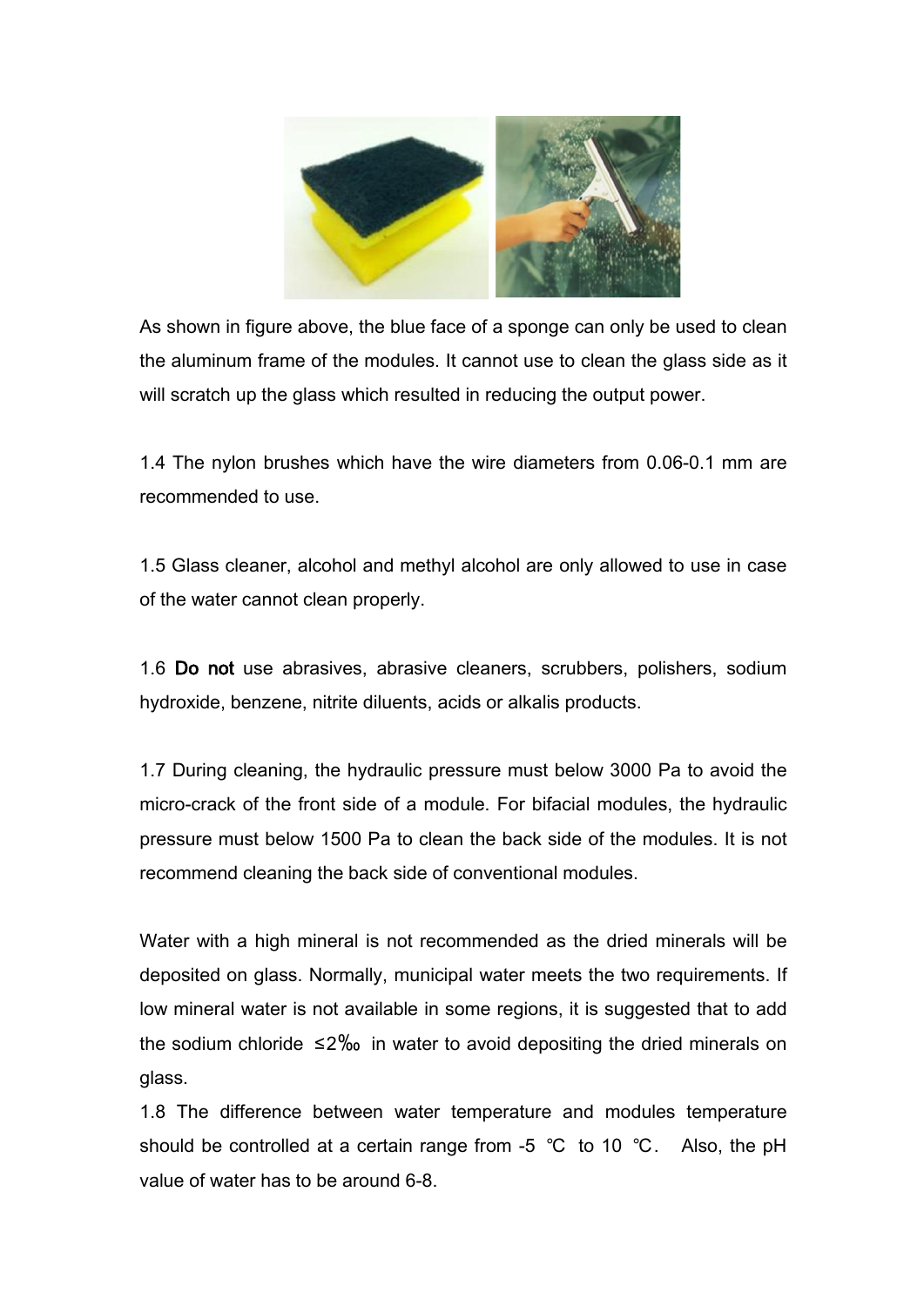1.9 Do not use steam or corrosive chemicals to speed up the cleaning process.

1.10 Do not clean the module when the cable and glass are broken, which may trigger a risk of electric shock.

1.11 Do not stand on the module while cleaning.



# 2. Suggestion for cleaning

2.1 Cleaning time

Mornings, evenings, nights and rainy days with low irradition are a good time for cleaning. It is suggested that to clean the modules while the inverter being off.

Avoid shading while cleaning; shading causes Hot Spot effect which may result in reducing output power even fire.

It has to be aware that there may be sunlight penetrating the thin rain layer and the power station may produce a small amount of electricity, which needs to be paid attention to be safety.

2.2 Cleaning Period and Region

The large-scale PV station contains a huge number of modules, it is necessary to plan the cleaning period and divide the area into subdivisions according to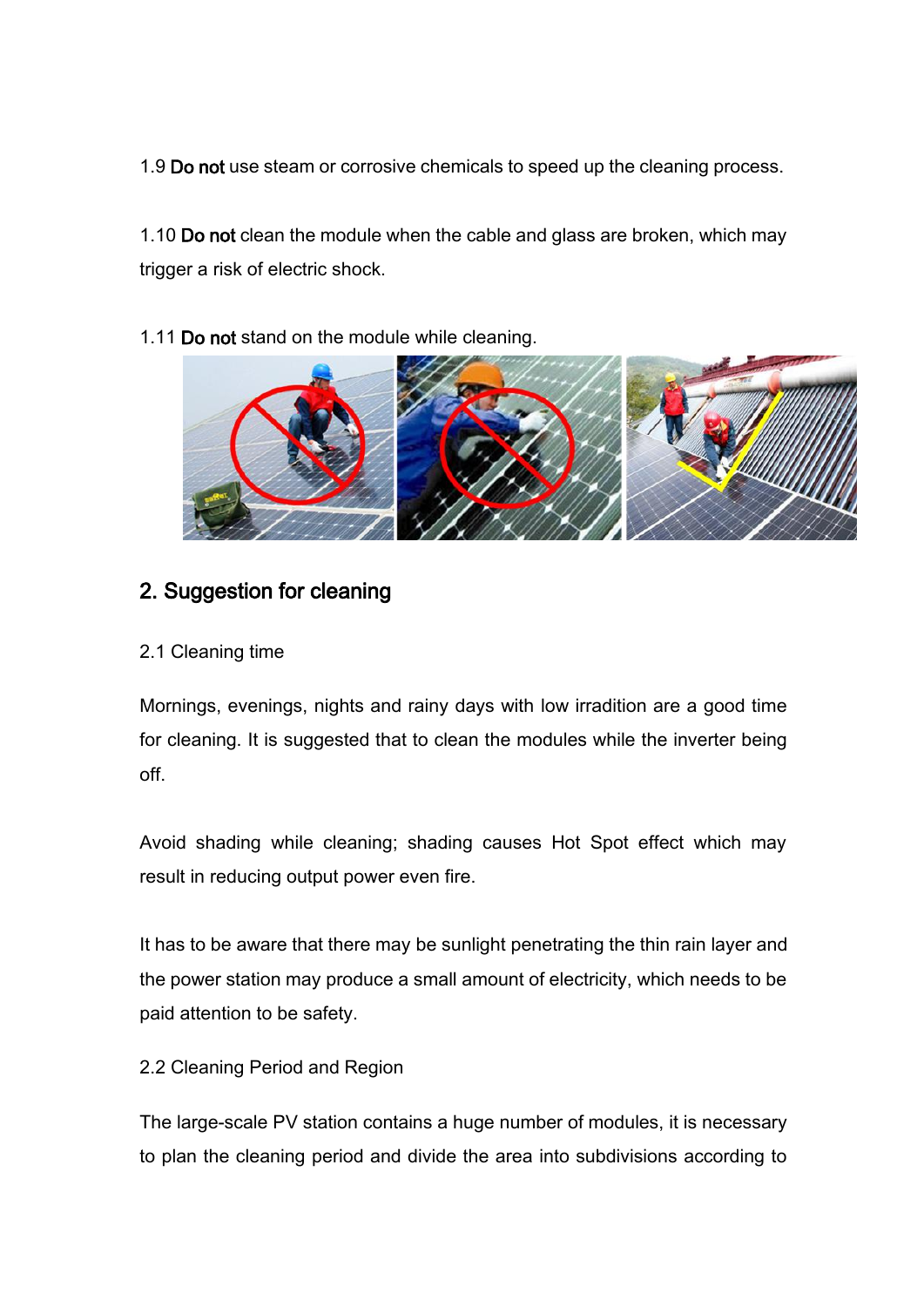the specific circumstances.

In the [pluvial](file:///C:/Users/tangyi/AppData/Local/youdao/dict/Application/7.5.2.0/resultui/dict/?keyword=pluvial) [region](file:///C:/Users/tangyi/AppData/Local/youdao/dict/Application/7.5.2.0/resultui/dict/?keyword=region), it is recommended to clean in 40-50 days, and in dry regions with less rain, it is recommended to clean in 20-30 days.(It is recommended that the customer evaluates the cleaning frequency according to the actual situation of the region)

The cleaning work in each subdivision should be carried out based on the electrical structure of PV station layout .

## 3. Cleaning Process

A Normal cleaning work including three steps: sweeping, scraping and washing.

3.1 Step 1: Sweeping

The sweeping process should be taken by dried duster or towels. First, remove the dirt and leaves on the module surface. If there are no other deposits, modules can be cleaned only at this step.

#### 3.2 Step 2: Scraping

Sticky stuff such as dirt, bird droppings, leaves, etc., should be scraped off with non-woven fabric or brush, and High-hardness tools are forbidden to use.

3.3 Step 3: Washing

For the colour substances such as bird dropping, plant juice, etc. on the glass surface or dirt that hardly dust off, then water-cleaning should be used. The colored substances are generally removed by spraying clean water on the region with pollutants, then scraping with a brush.

Oil substances may be removed by cleaning water mixed with alcohol and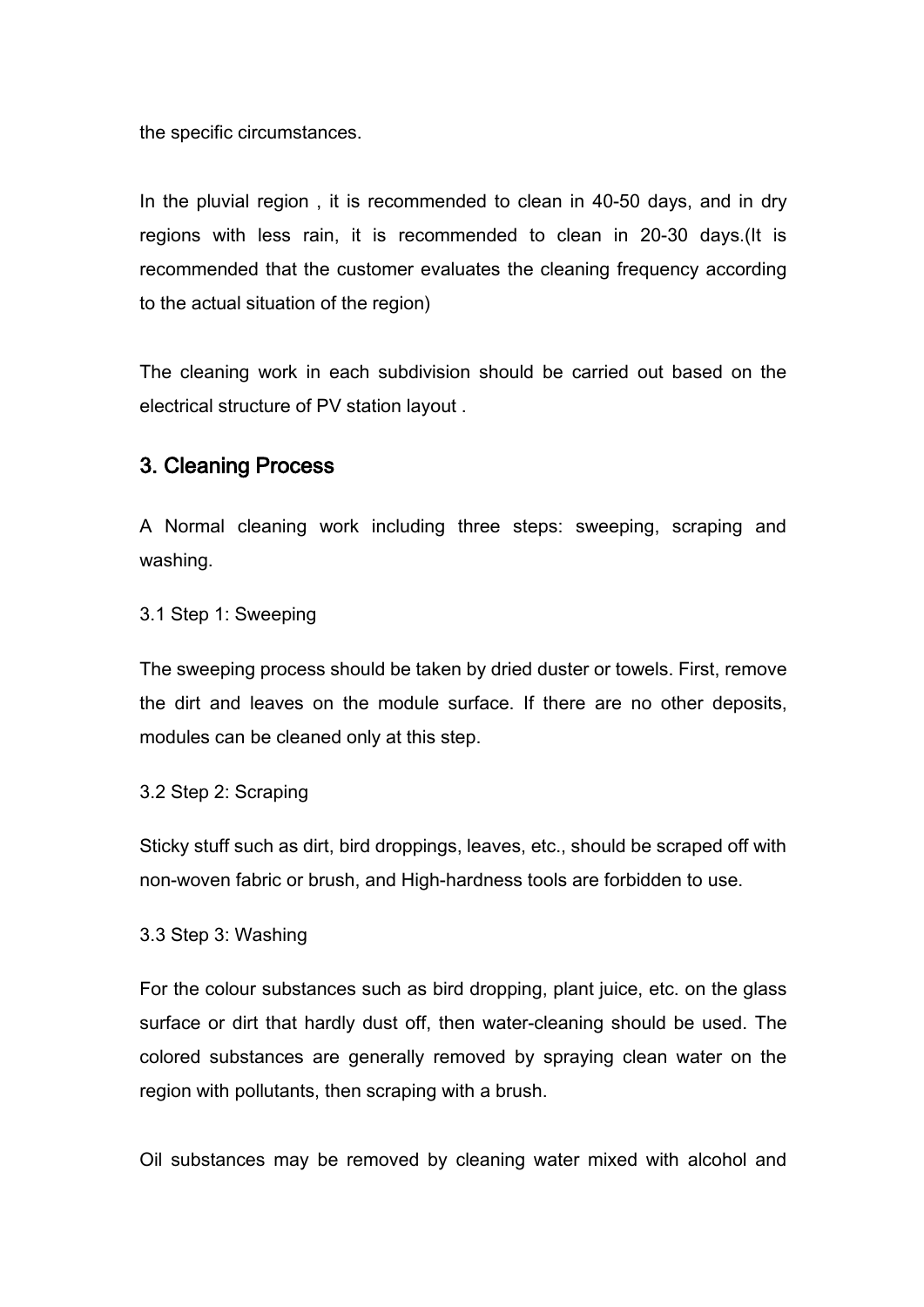scraping it off with a brush.

If necessary, the module may be cleaned with glass-cleaning detergent, together with non-woven fabric or glass scrubbers.

Frameless bifacial modules cleaning process are same as the conventional PV modules; however, as the module without the frames, it is necessary to fully consider the deformation caused by the applied stress. Avoid using larger force, and prevent the module being damaged or safety accident.<br>As the back side of bifacial modules can also generate power, hence, it is

necessary to clean the back side (Longi does not advise customers to wash the junction box directly).

#### 3.4 Snow Removing

LONGi modules are designed to be able to withstand high snow pressure. In order to increase the output power, use a brush to gently remove the snow is necessary. However, do not try to remove the frozen ice on the module surface.

It is allowed to clean the module by cleaning equipment or robots, which meet the requirement of this manual and the requirement of equipment companies.

## 4. Safety Instruction

#### 4.1 Avoid Leakage

Photovoltaic power stations have a large number of electrical components, which have a high voltage potential (~hundreds of volts). Although the washing process carries out under low sun irradiation (irradiation ≤ 200 W/m2), the modules still contain high voltage. Any devices connected to wire may have electric leakage. Hence, before washing the module, it is better to first check